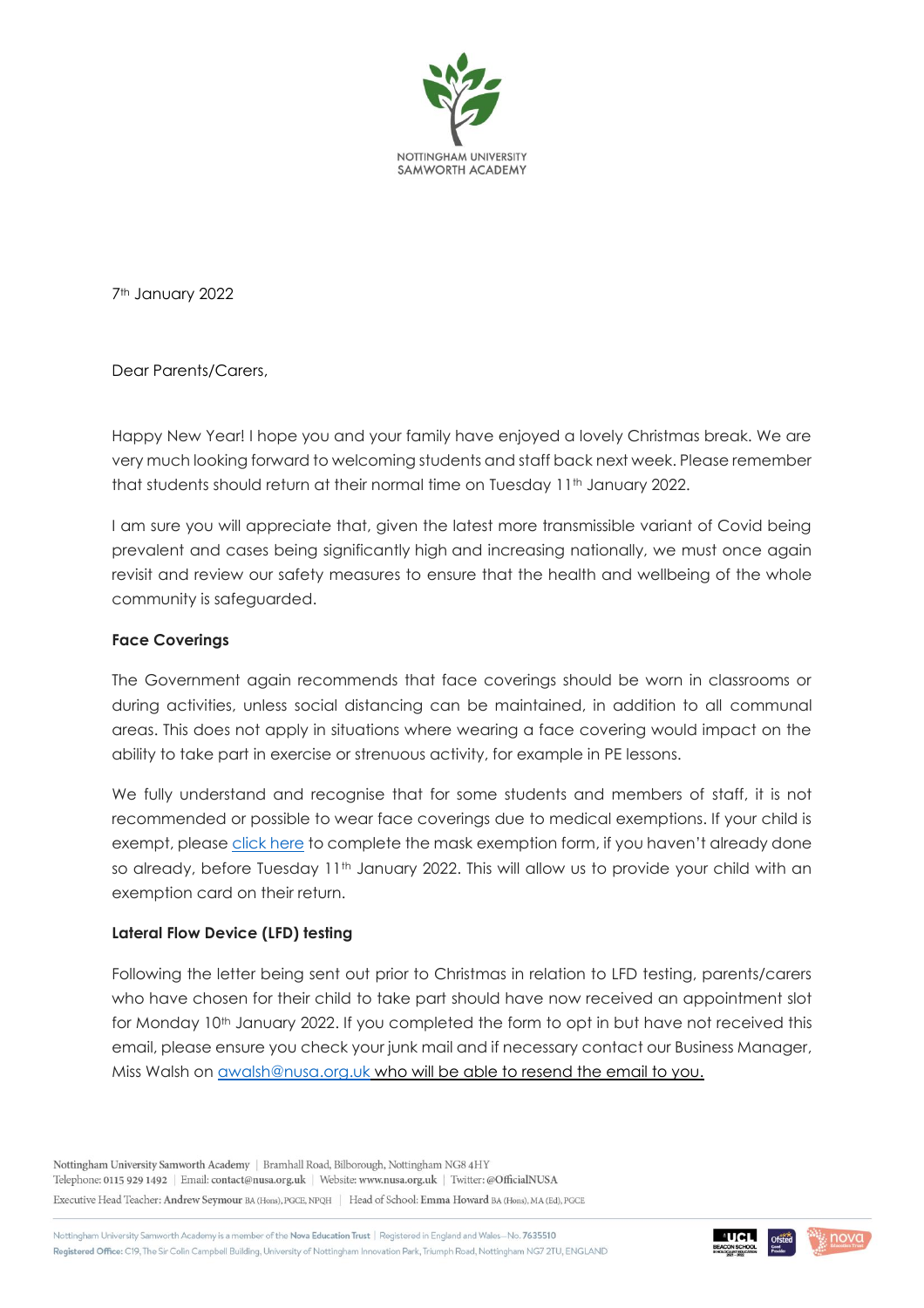Students should continue to take the lateral flow tests provided by school twice each week, with one of these being completed on Sunday evenings to minimise disruption to other students' learning should a positive test be recorded. We recommend the other test should be completed on Wednesday evenings.

If you would like your child to receive LFD tests from school, please [click here](https://forms.office.com/r/hBJxSpm7EF) to complete the consent form, your child will then be able to collect them from reception.

As per government guidance, from 11<sup>th</sup> January a positive lateral flow test no longer requires a confirmatory PCR test. Instead, the lateral flow result must be registered using the government website and the individual MUST self-isolate straight away. You should register results by [clicking here.](https://www.gov.uk/report-covid19-result) Track and Trace will then be in touch regarding next steps. You must follow the self-isolation guidance below.

## **Illness**

Please do not send your child to school if they are unwell or displaying any symptoms whatsoever, even if they have tested negative on an LFD. According to the NHS, the classic Covid symptoms we should be on the lookout for are:

- a new, continuous cough
- a high temperature
- a loss or change to your sense of smell or taste

However, the Omicron variant can feel "more like a bad cold" and the three classic main symptoms may be less common now. The top three symptoms now seem to be:

- headaches
- a sore throat
- a runny nose

The advice is clear - if anyone in your family feels a bit rundown, don't assume it's just a seasonal cold – it is best to get a PCR test straight away and stay at home. Students must remain at home whilst they await the result of a PCR test.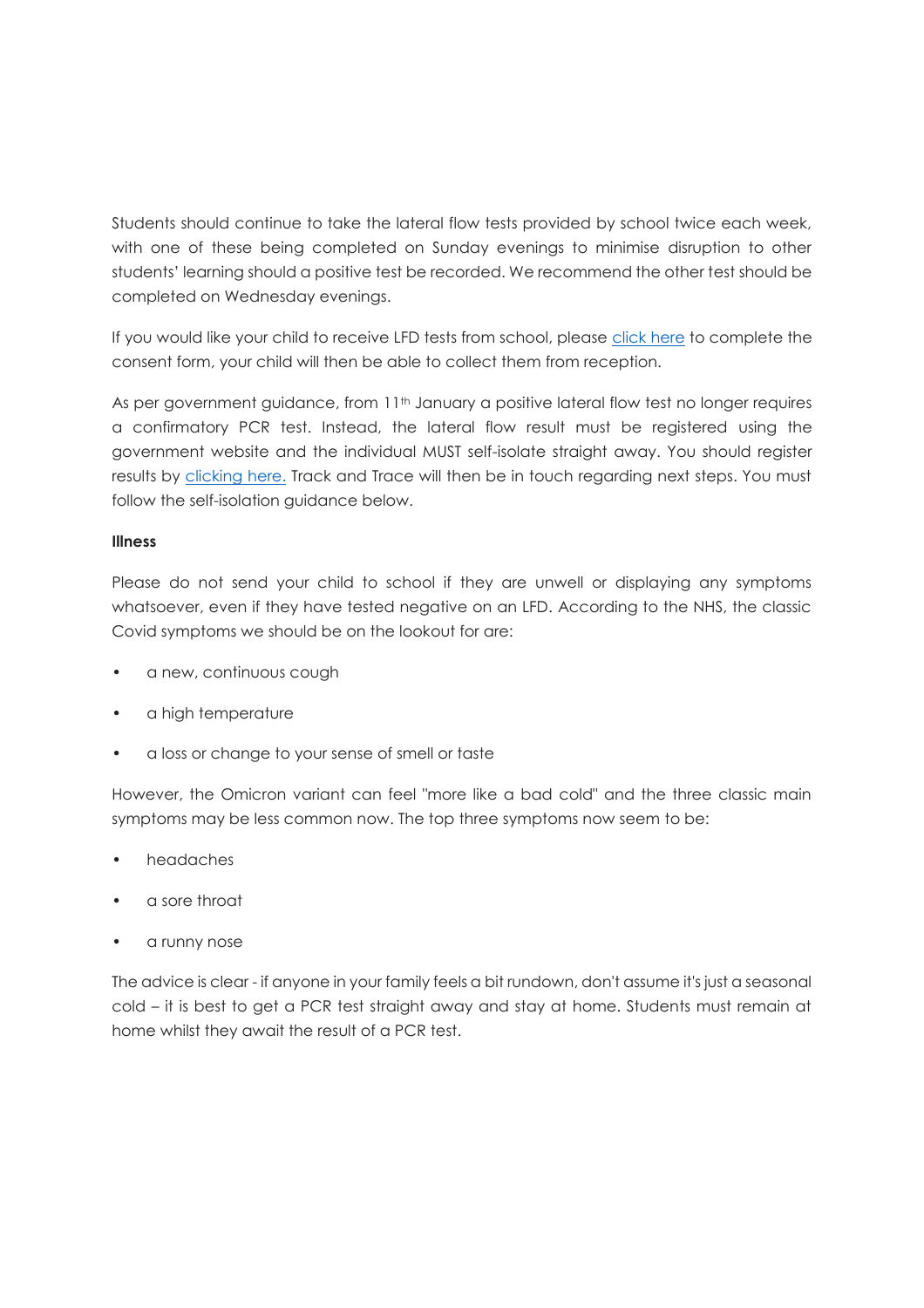#### **Self-isolation Guidance**

Anyone who receives a positive covid test (this includes a PCR or LFD test), must self-isolate, even if they have no symptoms. The diagram below shows how long you will need to selfisolate for. Only those individuals who are have tested positive are eligible to end isolation early, subject to receipt or two negative tests as guided below. Close contacts of positive cases **are not** able to end isolation early and MUST complete 10 full days.

# **Close contacts of positive cases (this includes every one in their household), must self-isolate for 10 full days, regardless of the results of covid testing.**

Close contacts may be exempt from self-isolation for one of the below reasons:

- You are taking part in daily LFD testing **and** you are fully vaccinated. Fully vaccinated means you have had 2 doses of an [approved vaccine](https://www.gov.uk/guidance/countries-with-approved-covid-19-vaccination-programmes-and-proof-of-vaccination) such as Pfizer BioNTech, AstraZeneca or Spikevax (formerly Moderna). You are also fully vaccinated if you have had one dose of the single-dose Janssen vaccine;
- You are taking part in daily LFD testing **and** you are below 18 years 6 months;
- You are taking part in daily LFD testing **and** you have taken part in or are currently part of an approved COVID-19 vaccine trial;
- You are taking part in daily LFD testing **and** you are not able to get vaccinated for medical reasons.